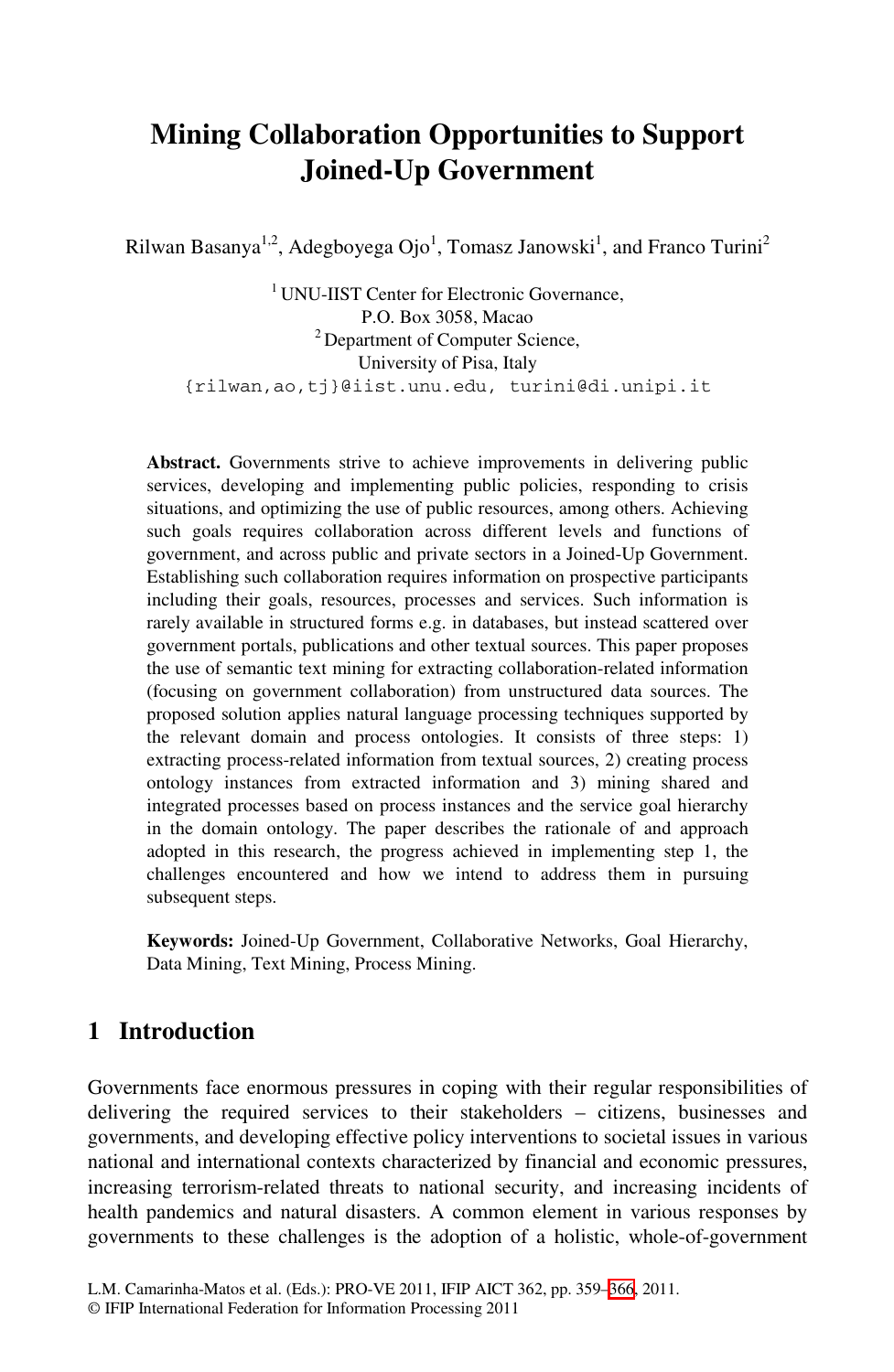approach. This approach aims at creating a single virtual organizational view [1] from various government and non-government entities, based on collaboration across different levels and functions of government as well as collaboration with non-state actors from the private and voluntary sectors [2].

Developing collaboration structures and relationships requires coordination and integration of services, processes and information-related assets like databases, applications, devices, hardware and networks, offered by collaborating parties. Specifically, establishing any collaboration requires information on the shared goals, prospective participants, their interests and resources [1][3]. However, such information is rarely available as structured data (e.g. in databases) or from a single source. The information is generally unstructured and found in disparate sources like agency portals and online publications related to the entities of interest. This makes the discovery, analysis and integration of information on prospective collaboration parties difficult. Even when such information is available, integrating this information to achieve the objectives of a joined-up government remains difficult due to various organization issues and in the absence of explicit domain ontologies.

Text mining, a data mining technique for unstructured or textual data, which also draws from various disciplines including information extraction, semantic web and computational linguistics, offers significant promise for automatic extraction of important terms, concepts and patterns. Presently, there are a number of tools for text mining which enable annotation of text with user information. When considering text mining in a specific context, like government-wide collaboration, specific domain structures (e.g. goals, services and processes) would be of interest. In this regard, process mining [4] offers concrete technique for mining process-related structures. However, workflow logs used in process mining are structured.

In this work, we are concerned with textual descriptions of such processes and the services they implement. We aim at investigating how text mining, and particularly semantic text mining (text mining supported by relevant ontologies) could be used in discovering various collaboration structures from their descriptions in various textual sources, provided by government agencies, private sector organizations and other entities within the joined-up government context. Our final goal is to enable semiautomatic discovery of shared and integrated processes to realize collaborations and joined-up government. We adopt ontology-based tagging of terms in collaboration descriptions, using service-oriented process ontology obtained from our analysis and augmentation of existing e-government service models. The tokenized terms are subsequently combined, guided by their meanings expressed in the ontology, into collaboration structures. This paper contributes to the final goal through the synthetic analysis and augmentation of existing e-government service description models.

The rest of this paper is structured as follows. Section 2 presents the background in semantic text mining, information extraction, collaboration networks and joined-up governments. Section 3 explains the problem to be addressed. Section 4 discusses the approach adopted to solve this problem, followed by solution steps in Section 5. Finally, Sections 6 and 7 present discussion and conclusions respectively.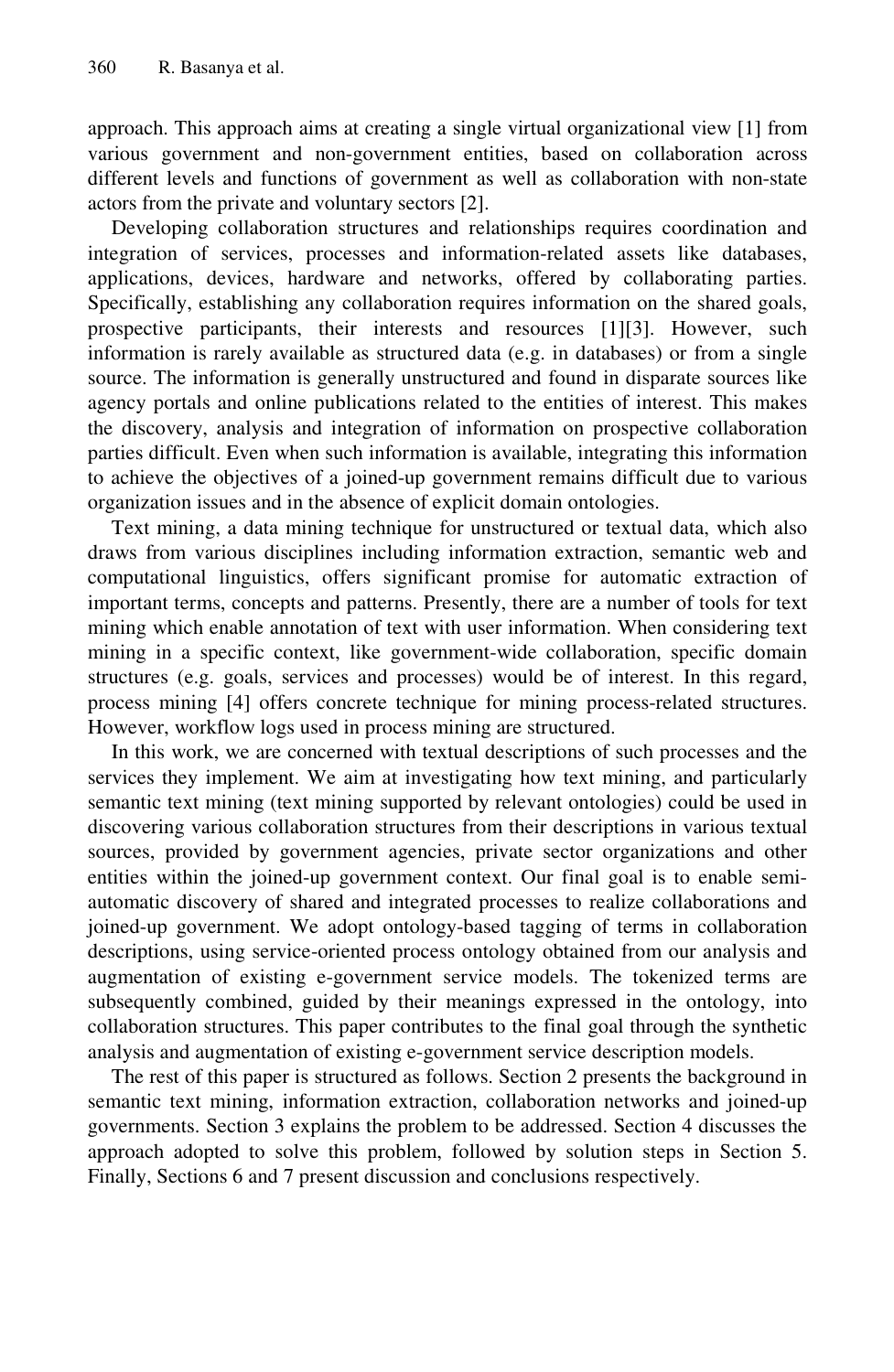### **2 Background**

A number of foundational concepts are essential in explaining our motivation and research approach. These concepts, drawn from the domains of Text Mining, Collaborative Frameworks and Joint-Up Government are briefly introduced below.

**Text Mining:** Data mining [5] refers to the extraction of knowledge from large amounts of data. A key step in knowledge discovery, it is an iterative process aimed at identifying valid, novel, potentially useful, and ultimately understandable patterns in data. Text mining intersects with Natural Language Processing (NLP), machine learning, data mining, and information retrieval. Knowledge discovery in text, however, involves intelligent text data analysis aimed at uncovering previously unknown patterns in existing unstructured textual resources [6]. By appropriately integrating techniques from each of these disciplines, useful new methods of discovering knowledge from large textual sources can be developed. For our purpose, we explore such techniques in extracting useful patterns in describing e-government services provided by prospective collaborators. Information Extraction (IE) is a key component in text mining, as it enables the application of data mining to unstructured text corpora to discover predictive rules useful for improving the performance of text mining tasks [7]. Handling the representation of background knowledge in IE is a very important challenge [8] and ontologies are used to supply such knowledge and annotations, as they effectively enable the representation of domain schemas containing technical terms, domain concepts and the relationships between them.

**Collaborative Frameworks:** Collaboration involves exchanging information, altering activities, sharing resources, and enhancing the capacity of another for mutual benefit and a common purpose. Each participating organization aims to help others become the best that they can be at what they do [9]. Studies in network theory and its effect on inter-agency collaboration [10] have also shown enhanced cooperation among government agencies. For our purpose, we adopt the definition of collaboration as the act or process of "shared creation" or discovery [11] involving the creation of new value by doing something new or differently.

**Joined-Up Government:** Joined-Up government denotes public service agencies working across portfolio boundaries to achieve shared goals and an integrated government response to pressing issues [12]. The rationale for joined-up government is two-fold [13]: 1) avoiding duplication of efforts through improved information flow resulting in increased situational awareness and enhanced capacity for strategic planning and intelligent decision-making; and 2) harmonization of efforts among all stakeholders recognizing the co-dependent nature of their shared and individual goals, and the required compromise and understanding among collaborators in jointly achieving the goals towards attaining a more agile government enterprise. Achieving such goals must be based upon collaboration across different levels and functions of government, and across public and private sectors. However, the complexities of configuring all possible collaborations among agencies are enormous and require a systematic approach dealing with the various scenarios. We seek an environment where collaboration structures for all agencies – processes, capabilities and competencies – can be extracted and modeled along with the collaboration objective to be achieved, leading to the configuration of a collaborative initiative.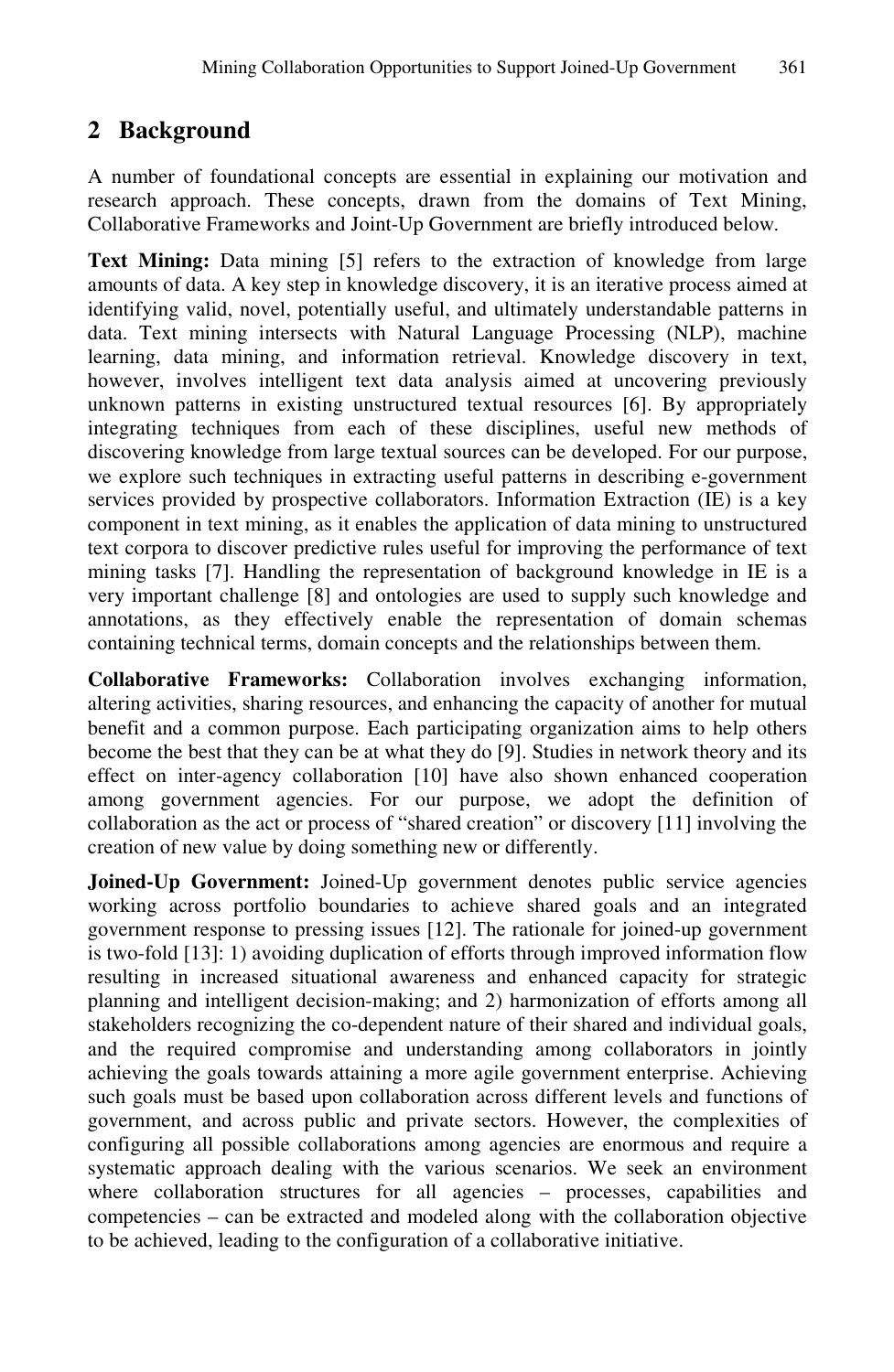### **3 Problem**

Our major goal is to investigate how data mining can be used to support the discovery of information to build collaborative government services towards joined-up government. Since government services are usually described in textual forms on government portals and in other sources, we employ semantic text mining to identify different parts of service descriptions and on this basis discover opportunities for developing shared and integrated services. Discovering such services will optimize the use of financial, human, data, organizational and technical resources. It will also enable improvements in the delivery of government services.

There are two inherent challenges to this problem. The first is addressing the contextual semantic issues posed by textual sources containing service descriptions. For example, a step such as "Issue license" extracted from two different service descriptions e.g. driving license or construction license, could be very different in terms of implementation complexity. The second is mining processes representing shared and integrated services from process ontology instances, as opposed to using structured event logs which is the standard practice in traditional process mining.

### **4 Methodology**

Our approach is to first model Joined-up Government as a Collaborative Networked Organization (CNO) whose members are agencies involved in shared or integrated service arrangements. We then develop the required ontologies to guide the extraction of information from textual descriptions of services and to represent the extracted information as process models. Two ontologies are required for this purpose: 1) a domain ontology to define and relate e-governance concepts and provide a hierarchy of service delivery goals, and 2) a process ontology to represent extracted process models. Since our process models are service-oriented, the process ontology is developed by extending existing e-government service-related ontologies by additional elements discovered through our review of service descriptions available on six national government portals – South Africa, United States, United Kingdom, Canada, Korea, and Germany. Fig. 1 below shows three major steps of our approach to the problem, with steps 1 and 2 executed concurrently.



**Fig. 1.** Three-Step Research Methodology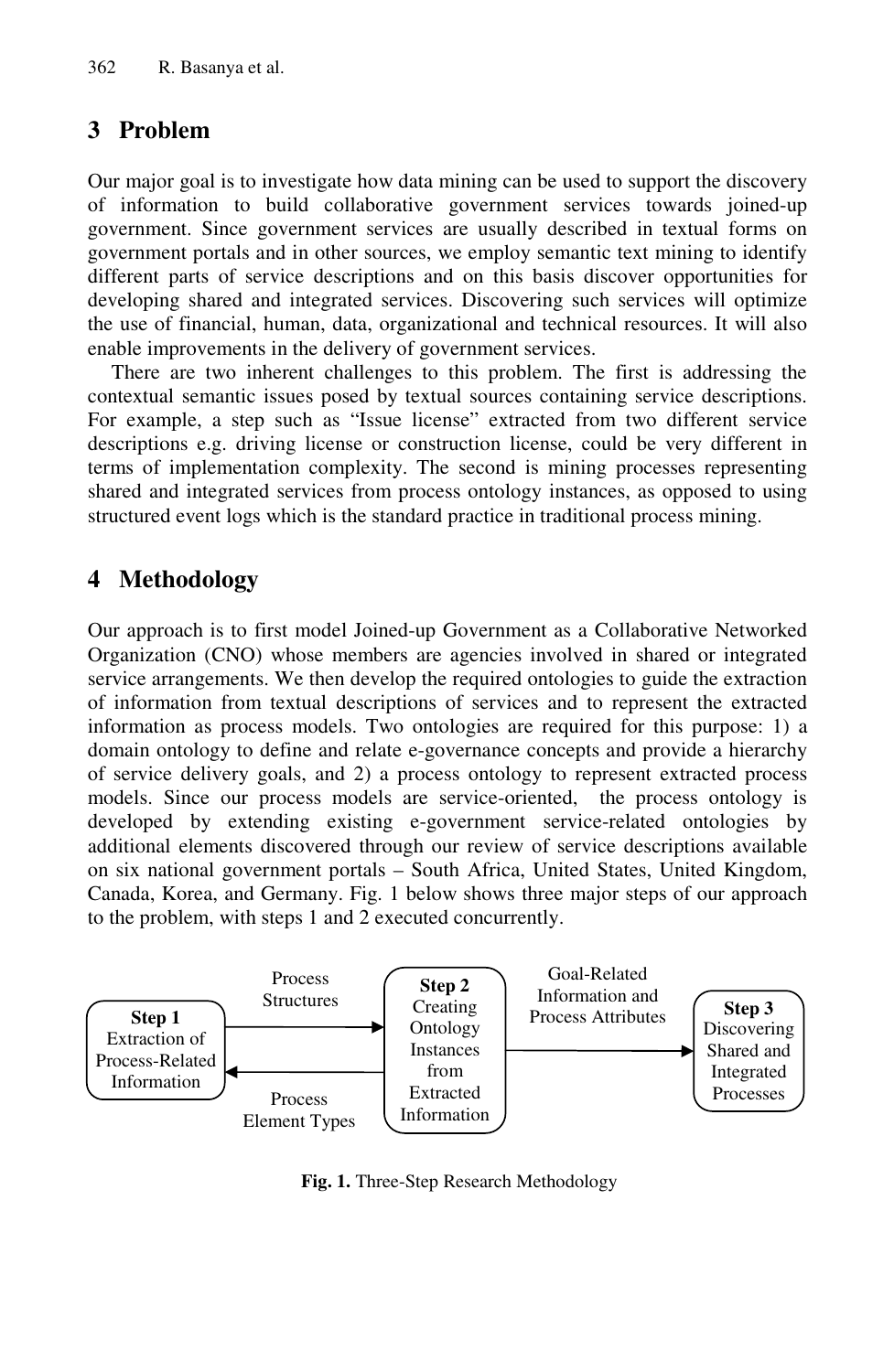Using these ontologies, models and recognizers will be developed to identify and tag different elements (e.g. goals, subjects or eligibility criteria) of a service from its descriptions. The extracted information will be stored in the process ontology as process instances. With such instances captured in the process ontology, the final task will be to: 1) discover common sub-processes across process models as a basis for building shared services and 2) suggest possible super-processes as a basis for seamless or integrated services using the service delivery goal hierarchy.

#### **5 Solution**

This section describes in some detail the three steps in Figure 1.

*Step 1 - Extraction of Process-related Information:* This step involves preprocessing process-related descriptions to conform to some standardized and structured process syntax. We gather service descriptions from various government websites and carry out rigorous analysis to extend existing public service description models. This task involves selection of sentences describing key service components and processes. It also involves decomposing the sentences into tokens for the recognizer to identify named entities and co-references. Next, the tokens will be combined into structures based on their meanings in the ontology. Figures 2 and 3 show the examples of two service descriptions on the South African Government's (www.gov.za) and Alberta Government's (www.alberta.ca) portals.

The resulting service-oriented process ontology consists of the following elements: 1) Service – a clear reference to the nature of the service, 2) Type – the type of service based on the authorization, certification, control, and production types [14], 3) Source – the government offering the service, 4) Subject – the actors involved in different roles in delivering the service including service requestor, provider and their collaborators, 5) Eligibility – the rules determining which requestor can receive the services, 6) Evidence – the confirmation of receipt of request to provide a service, 7) Location – the place where interactions in the service delivery process take place, 8) Duration – how long will it take to deliver the service, 9) Legal – the legal provision e.g. government decrees empowering the provider to provide the service and specifying which requestors can receive the service, 10) Payment – fees to be paid for receiving the service, 11) Outcome – the result of the service, 12) Review – what can be done if the requestor is not satisfied with the outcome, 13) Suspension – if a positive outcome can be suspended and for how long, 14) Validity – when a positive outcomes will expire, 15) Contact – who can be reached for enquiries on the service, and 16) Appeal – if and how to challenge the negative outcome of a service request.

Following the development of the process ontology, the next task is to develop recognizers for each element and tag extracted text with the appropriate element. In summary, this step involves: 1) preprocessing, 2) development of service description-based recognizers, and 3) extracting service elements from their textual descriptions.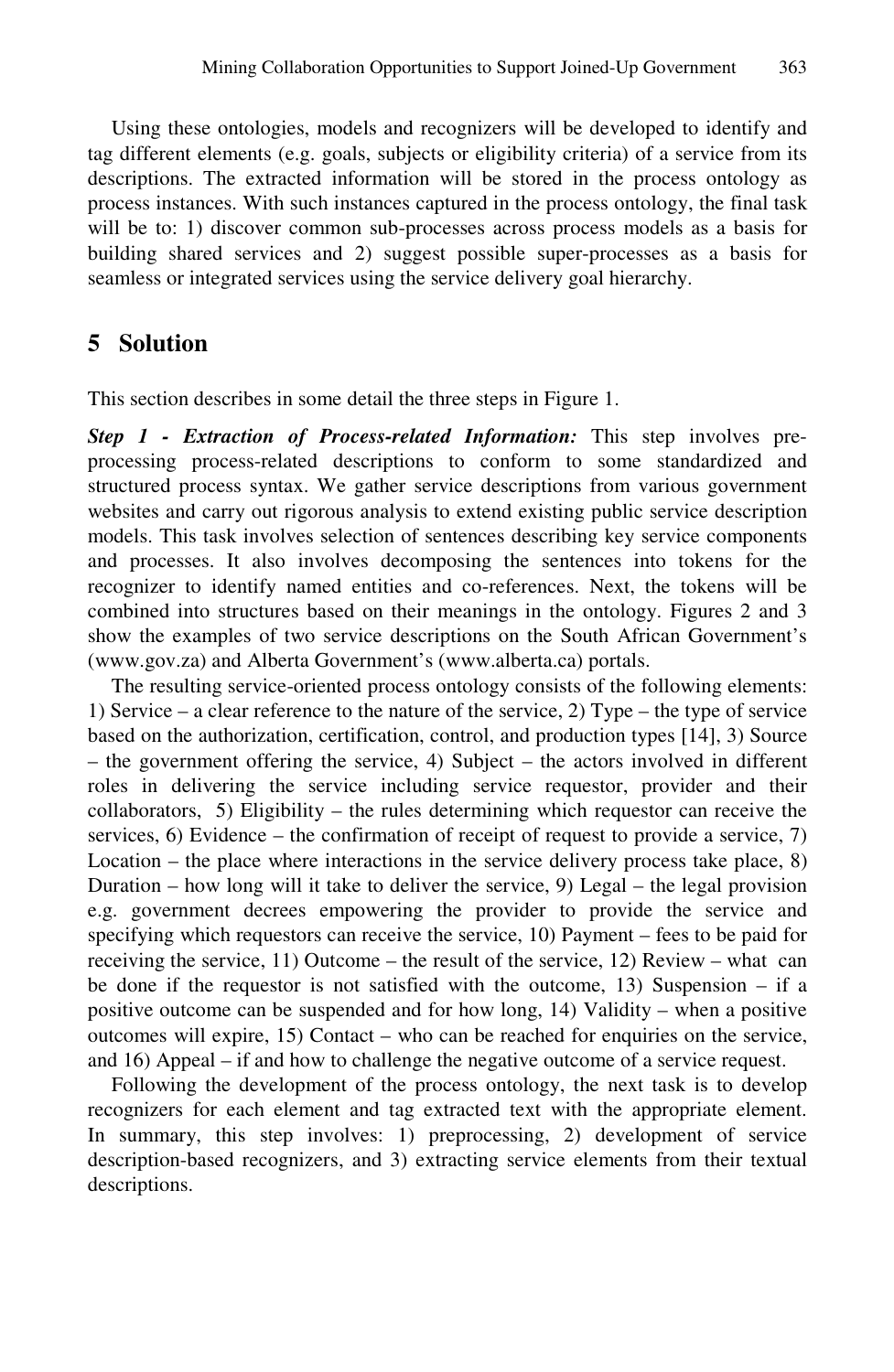

#### **Fig. 2.** Sample Service Description from www.gov.za



**Fig. 3.** Sample Service Description from www.alberta.ca

*Step 2 - Creating Process-Ontology Instances:* This step involves developing a formal process ontology based on the service description elements and the domain ontology. The extracted text is created as individuals or instances in the developed process ontology, where each instance represents a complete service description. This is followed by creating relationships between the instances based on the service goal hierarchy defined in the domain ontology. The goal hierarchy specifies how a higher level or conjugate goal is obtained by fulfilling simpler goals in addition to goal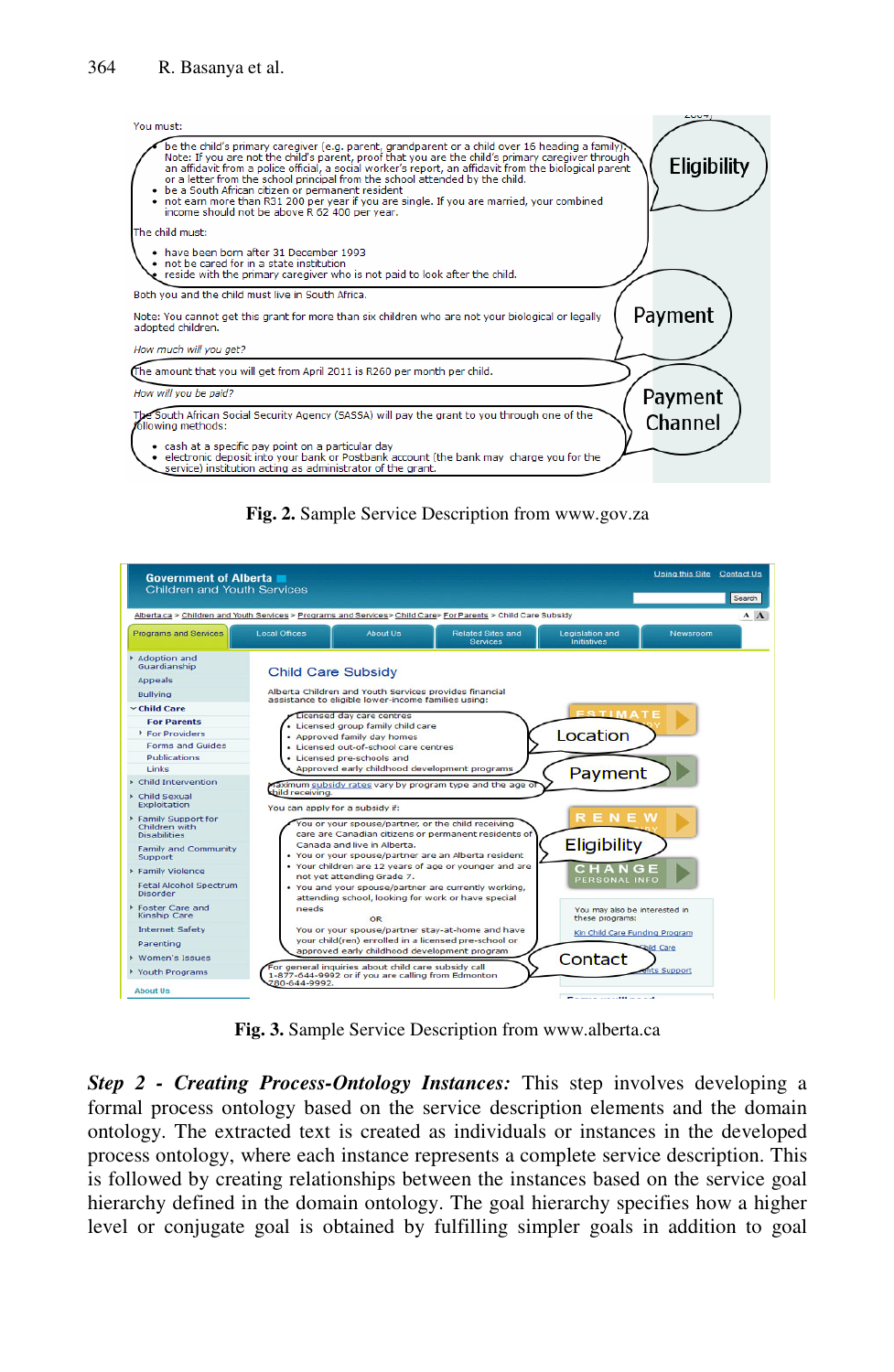prioritization. For instance, the service goal related to Obtaining Licenses can be fulfilled by goals Successfully Filing an Application and Obtaining Decision on the Application. Therefore, a process that implements the submission of applications and another process implementing decision making on applications could be combined into a single process with the goal of license service delivery.

*Step 3 - Discovering Shared and Integrated Services:* Our target is to extract two main types of process information structures. The first is processes common to several agencies. For example, most agencies require authorization services to evaluate or decide on applications based on some criteria. The second is integrated processes that could be constructed from the processes of various entities towards fulfilling a higherlevel goal. For instance, responding to a health pandemic may require that screening services (checking travelers) at all ports of entry are linked with ambulatory services (for transfer) and with emergency services (treatment) at hospitals.

### **6 Discussion**

So far, our research has focused on the Step 1 – Extraction of Process-Related Information. To this end, we attempted to extract process-related information from the online sources provided by the national governments of United States, United Kingdom, Canada, Germany, Korea and South Africa. However, we were confronted with a number of challenges that further highlight that meaningful extraction, parsing and construction of processes and other higher-level structures from these descriptions require semantic support. Here we describe three specific challenges. The first challenge is non-standard form of service descriptions. We observed that there is no standard form, nor a controlled language, for describing available government services even within the same government. In general, the descriptions present across various government portals use free narrative forms. We also discovered that service descriptions and presentations vary according to the government's level of egovernment maturity. For example, some portals like the US federal government's www.usa.gov tailored and personalized their service descriptions to individuals based on their interactions with the portal. The second challenge concerns the existence of huge variations in the details of service descriptions. Some descriptions, for instance, may not contain process-related information. The third challenge is inconsistent naming of services, with the same or related services referenced differently across different government portals. For example, Child Support Grant, Child Care and Development Fund, Child Care Subsidy, and Child Care Benefit all refers to essentially the same services. We are currently working to address these challenges through the techniques employed in resolving semantic conflicts in general.

## **7 Conclusions**

The goal of this paper is to present the research approach and initial implementation of this approach in automating the identification of shared or integrated services to underpin Joined-up Government – one of the most important forms of Collaborative Network Organizations in the public sector domain targeting complex, cross-sector